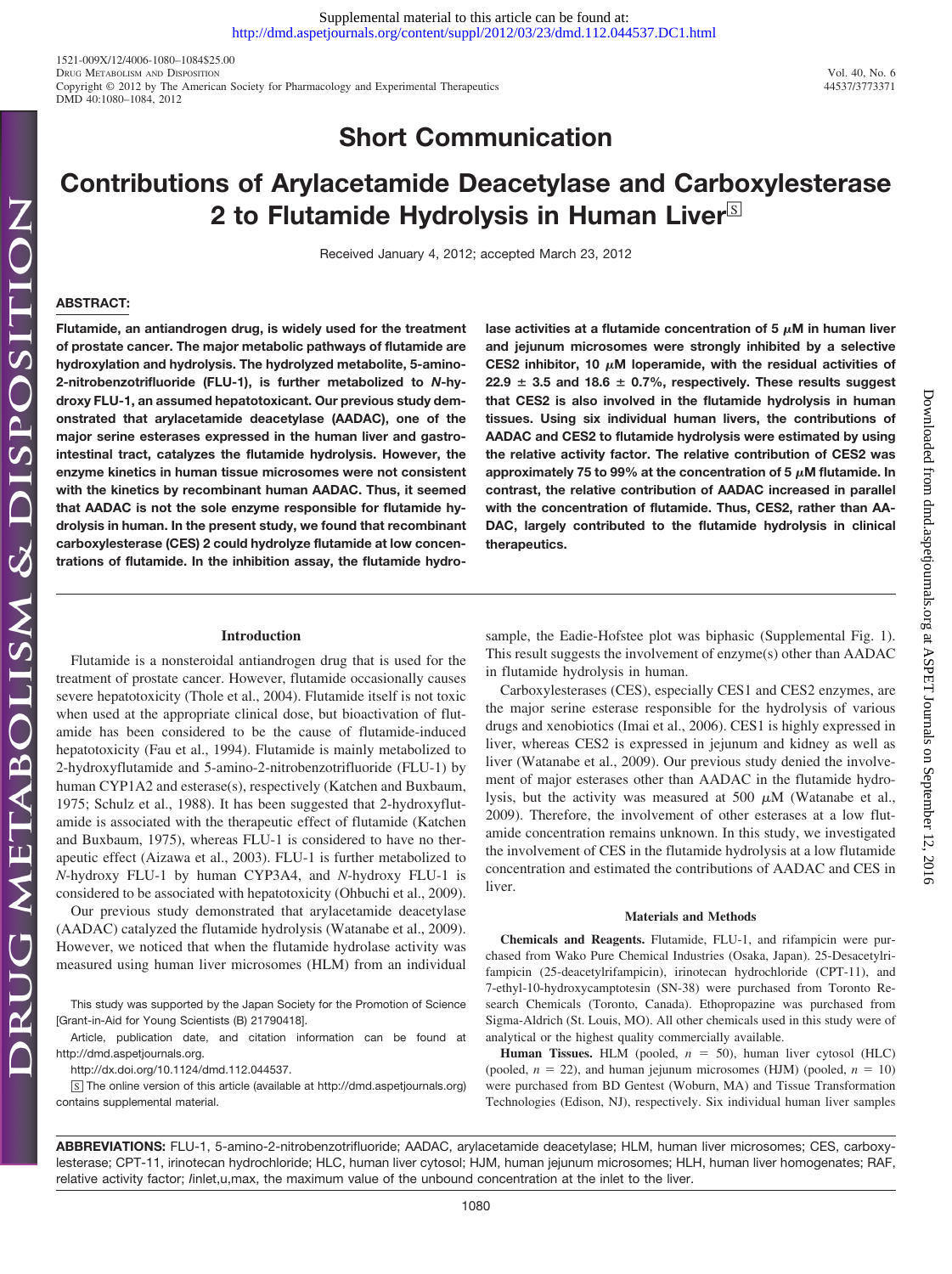were supplied by the National Disease Research Interchange (Philadelphia, PA) through the Human and Animal Bridging Research Organization (Chiba, Japan). The use of the human livers was approved by the Ethics Committee of Kanazawa University (Kanazawa, Japan). The human liver homogenates (HLH) were prepared according to our previous report (Iwamura et al., 2012).

**Flutamide, Rifampicin, and CPT-11 Hydrolase Activities.** The flutamide hydrolase activity was determined according to Watanabe et al. (2009). The concentrations of enzyme sources were as follows: HLM, HLH, HJM, and Sf21 cell homogenates expressing human AADAC, CES1, and CES2 (Fukami et al., 2010; Watanabe et al., 2010), 0.4 mg/ml; and HLC, 1.0 mg/ml. An inhibitory analysis of flutamide hydrolysis was performed using loperamide, a potent CES2 inhibitor (Quinney et al., 2005). The concentrations of loperamide and flutamide were 10 and 5  $\mu$ M, respectively. For kinetic analyses of the flutamide hydrolase activity, the parameters were estimated from the fitted curves using a computer program (KaleidaGraph; Synergy Software, Reading, PA) designed for nonlinear regression analysis.

The rifampicin hydrolase activity, which is a marker of AADAC enzyme activity, was determined according to our previous study (Nakajima et al., 2011). The concentration of enzyme sources (HLH and Sf21 cell homogenates expressing human AADAC) was 0.5 mg/ml. The substrate concentration of rifampicin was 50  $\mu$ M.

The CPT-11 hydrolase activity, which was used as a marker of CES2 enzyme activity, was determined according to Takahashi et al. (2009) except for the mobile phase. The concentration of enzyme sources (HLH and Sf21 cell homogenates expressing human CES2) was 0.2 mg/ml. The mobile phase was 25% acetonitrile and 75% of 10 mM  $KH_2PO_4$  containing 3 mM 1-heptanesulfonic acid sodium salt.

**Contributions of AADAC and CES2 to Flutamide Hydrolase Activity in HLH.** AADAC is expressed in liver microsomes, whereas CES2 is expressed in liver microsomes and cytosol (Xu et al., 2002). Therefore, their contributions to flutamide hydrolysis in human liver were analyzed using individual HLH samples. The percentage contributions of AADAC and CES2 to the flutamide hydrolase activity in individual HLH were estimated by applying the relative activity factor (RAF) as the ratio of activity values, as described previously (Watanabe et al., 2010). In this study, the RAF values for AADAC (RAF<sub>AADAC</sub>) were determined as the ratios of the rifampicin hydrolase activities in HLH to the value by recombinant AADAC. The RAF values for CES2  $(RAF<sub>CES2</sub>)$  were determined as the ratios of the CPT-11 hydrolase activities in HLH to the value by recombinant CES2. Using the RAF, the predicted flutamide hydrolase activities by AADAC ( $V_{\rm AADAC}$ ) and CES2 ( $V_{\rm CES2}$ ) in HLH were expressed as follows:  $V_{AADAC} = V_{rec\text{-AADAC}} \times RAF_{AADAC}$  and  $V_{\text{CES2}} = V_{\text{rec-CES2}} \times \text{RAF}_{\text{CES2}}$ , where  $V_{\text{rec-AADAC}}$  and  $V_{\text{rec-CES2}}$  are the flutamide hydrolase activities by recombinant AADAC and CES2, respectively. The contributions of AADAC and CES2 to the flutamide hydrolase activities in HLH were calculated using the following equations: Contribution of AADAC (%) =  $(V_{\text{AADAC}}/V_{\text{HLH}}) \times 100$  and Contribution of CES2 (%) =  $(V_{\text{CES2}}/V_{\text{HLH}}) \times 100$ , where the V<sub>HLH</sub> values are the flutamide hydrolase activities in HLH.

**Statistical Analysis.** Statistical analyses between multiple groups were performed using one-way analysis of variance, followed by Tukey's post hoc test.  $P < 0.05$  was considered statistically significant.

#### **Results and Discussion**

The Eadie-Hofstee plot for the flutamide hydrolase activity in one individual HLM sample was biphasic (Supplemental Fig. 1), whereas the activity by recombinant AADAC was fitted to the Michaelis-Menten equation (Kobayashi et al., 2012). Our previous study denied the involvement of esterases other than AADAC in the flutamide hydrolysis by evaluating only at 500  $\mu$ M (Watanabe et al., 2009). According to data for the Eadie-Hofstee plot (Supplemental Fig. 1), an enzyme with high affinity to flutamide hydrolysis seemed to be involved at flutamide concentrations lower than  $75 \mu M$ . The flutamide hydrolase activity at 20  $\mu$ M was detected by recombinant human CES2, although recombinant human CES1 showed activity similar to mock cells (Fig. 1A). By measuring the hydrolase activity of *p*-nitrophenyl acetate, a general esterase substrate, we confirmed

that recombinant CES1 and CES2 function normally (CES1, *K*m:  $150.8 \pm 17.8 \mu M$ ,  $V_{\text{max}}$ :  $1145.6 \pm 36.4 \text{ nmol} \cdot \text{min}^{-1} \cdot \text{mg}^{-1}$ ; CES2,  $K_{\text{m}}$ : 123.7  $\pm$  13.3  $\mu$ M,  $V_{\text{max}}$ : 518.1  $\pm$  14.0 nmol  $\cdot$  min<sup>-1</sup>  $\cdot$  mg<sup>-1</sup>) (data not shown). The activity at 20  $\mu$ M in HLM was not inhibited by  $10 \mu$ M ethopropazine, an inhibitor of butyrylcholinesterase (Yamaori et al.,  $2006$ ), and was not activated by 1 mM CaCl<sub>2</sub>, which is required for exerting paraoxonase activity (Kuo and La Du, 1998) (data not shown). Thus, we first found the involvement of human CES2 in the flutamide hydrolysis. Considering the chemical structure of flutamide, this result was consistent with the notion that the preferential substrates for CES2 are compounds bearing a small acyl moiety and a bulky alcohol or amino groups (Imai et al., 2006).

Data for the flutamide hydrolase activity by recombinant human CES2 were fitted to the substrate inhibition equation with the  $K<sub>m</sub>$ ,  $V_{\text{max}}$ , and  $K_i$  values of 0.3  $\pm$  0.1 mM, 1113.1  $\pm$  206.4 pmol  $\cdot$  min<sup>-1</sup> $\cdot$ mg protein<sup>-1</sup>, and 2.3  $\pm$  0.3  $\mu$ M, respectively (Fig. 1B). The CL<sub>int</sub> value calculated from  $V_{\text{max}}/K_m$  was  $4.2 \pm 0.2 \mu l \cdot \text{min}^{-1} \cdot \text{mg}$ protein<sup> $-1$ </sup>. It is not surprising that data for flutamide hydrolase activity by recombinant human CES2 were fitted to the substrate inhibition equation. The prasugrel, a thienopyridine prodrug, hydrolase activity by human CES2 was also inhibited at high concentrations, although data for its hydrolysis were not fitted to a single substrate inhibition equation (Williams et al., 2008). In our previous studies (Watanabe et al., 2009; Kobayashi et al., 2012), the flutamide hydrolase activity in HLM was fitted to the Michaelis-Menten equation, and the Eadie-Hofstee plot was not obviously biphasic. Therefore, we mistakenly believed that AADAC was the major enzyme responsible for flutamide hydrolysis. However, when using other HLM samples (from a single donor), the Eadie-Hofstee plot was clearly biphasic (Supplemental Fig. 1). The expression ratio of CES2 and AADAC might cause a different Eadie-Hofstee plot.

To confirm the involvement of CES2 in flutamide hydrolysis, the inhibitory effects of loperamide, a potent CES2 inhibitor (Quinney et al., 2005), on the flutamide hydrolase activities by recombinant CES2, AADAC, HLM, HLC, and HJM were analyzed (Fig. 1C). The activity by recombinant CES2 was potently inhibited by 10  $\mu$ M loperamide (percentage of control: 7.7  $\pm$  1.5%), whereas that by recombinant AADAC was weakly inhibited (percentage of control:  $74.7 \pm 3.2\%$ ). In HLM, HLC, and HJM, the activities at the flutamide concentration of 5  $\mu$ M were decreased to 22.9  $\pm$  3.5, 15.7  $\pm$  4.0, and 18.6  $\pm$  0.7% of the controls by 10  $\mu$ M loperamide, respectively. These results suggest that CES2 was largely involved in the flutamide hydrolysis at  $5 \mu M$  in HLM, HLC, and HJM. In HLC, CES1 and CES2, but not AADAC, are expressed. From the finding that the activity in HLC was strongly inhibited by loperamide, soluble CES2 in cytosol would catalyze the flutamide hydrolysis similarly to microsomal membranebound CES2. In addition, this result also supports no involvement of CES1 in flutamide hydrolysis, although CES1 is highly expressed in liver (Watanabe et al., 2009).

The in vivo intrinsic clearance  $CL<sub>int</sub>$ , in vivo) values of flutamide hydrolysis in HLM and HJM were estimated using the following equation (Soars et al., 2002):  $CL_{int}$ , in vivo =  $[CL_{int}] \times$  [microsomal protein/tissue  $(mg/g)$ ]  $\times$  [tissue/body weight (g/kg)].

The CL<sub>int</sub> values of flutamide hydrolysis in HLM and HJM were approximately 1.8 and 12.9  $\mu$ l  $\cdot$  min<sup>-1</sup>  $\cdot$  mg protein<sup>-1</sup>, respectively (Kobayashi et al., 2012). The CL<sub>int</sub>, in vivo values were calculated using microsomal protein/liver of 40 mg/g and the liver weight of 1500 g (Hakooz et al., 2006), and microsomal protein/jejunum mucosa of 20.5 mg/g and the jejunum mucosa weight of 65.8 g [calculated from wet weight for jejunum (411 g) and jejunum mucosal mass (16% of total wet weight)] (Paine et al., 1997; Cubitt et al., 2009). According to these values, the CL<sub>int</sub>, in vivo values of HLM and HJM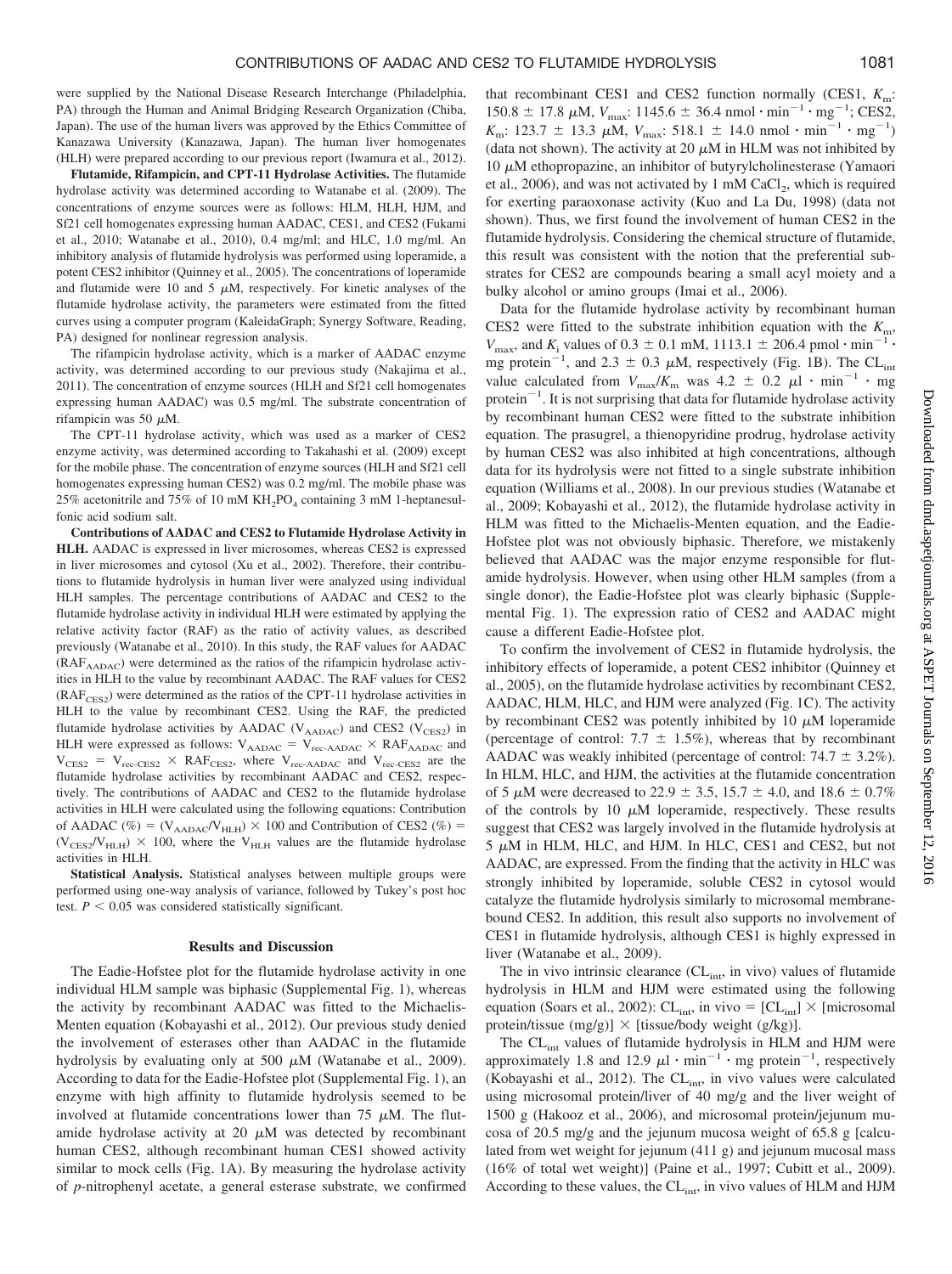

FIG. 1. A, flutamide hydrolase activities by recombinant human CES1 and CES2. The Sf21 cells expressing these enzymes were incubated with 20  $\mu$ M flutamide. B, kinetic analysis of flutamide hydrolase activity by recombinant human CES2 expressed in Sf21 cells. Total cell homogenates of Sf21 cells were incubated with 0.002 to 0.75 mM flutamide. Each data point represents the mean  $\pm$  S.D. of triplicate determinations. C, inhibitory effect of loperamide on flutamide hydrolase activity. Flutamide hydrolase activities by recombinant human CES2, AADAC, HLM, HLC, and HJM were determined at the substrate concentration of 5  $\mu$ M. The concentration of loperamide was 10  $\mu$ M. The control activities by CES2, AADAC, HLM, HLC, and HJM were  $17.2 \pm 2.3$  pmol  $\cdot$ min<sup>-1</sup> · mg protein<sup>-1</sup>, 9.1  $\pm$  0.2 pmol · min<sup>-1</sup> · mg<br>mg protein<sup>-1</sup>, 8.6  $\pm$  0.3 pmol · min<sup>-1</sup> · mg protein<sup>-1</sup>, 2.1  $\pm$  0.0 pmol  $\cdot$  min<sup>-1</sup>  $\cdot$  mg protein<sup>-1</sup>, and 64.4  $\pm$  1.5 pmol  $\cdot$  min<sup>-1</sup>  $\cdot$  mg  $protein^{-1}$ , respectively. Each column represents the mean  $\pm$  S.D. of triplicate determinations.  $*$ ,  $P < 0.05$ , \*\*,  $P < 0.01$ , and \*\*\*,  $P < 0.001$ compared with recombinant CES2. †††, *P* 0.001 compared with recombinant AADAC.

were calculated to be approximately 108.0 and 17.4 ml/min, respectively. Thus, the contribution of liver to flutamide hydrolysis would be higher than that of jejunum.

In addition, enzymes involved in drug hydrolysis are present beyond the liver and intestine. However, the results of our previous study (Kobayashi et al., 2012) found that flutamide hydrolase activities in human kidney and pulmonary microsomes were extremely low compared with those in human liver and jejunum microsomes. Furthermore, the involvements of the representative esterases in plasma, butyrylcholinesterase and paraoxonase, in flutamide hydrolysis could be denied. The contributions of other tissues to flutamide hydrolysis would be low in the body.

To predict contributions of AADAC and CES2 quantitatively, the RAF values for AADAC and CES2 were calculated. The results of our recent study found that rifampicin hydrolysis is specifically catalyzed by AADAC (Nakajima et al., 2011). Data for the activity were fitted to the substrate inhibition equation with the maximum activity at 200  $\mu$ M (Nakajima et al., 2011). Thus, this study used 50  $\mu$ M rifampicin as the marker substrate for AADAC. As a marker of CES2 enzyme activity, the CPT-11 hydrolase activity at 2  $\mu$ M was measured in a similar way to that in our previous study (Fukami et al., 2010).

Using the rifampicin and CPT-11 hydrolase activities by recombinant AADAC and CES2 (41.77 and 2.99 pmol  $\cdot$  min<sup>-1</sup> $\cdot$  mg protein<sup>-1</sup>, respectively), the  $RAF<sub>AADAC</sub>$  and  $RAF<sub>CES2</sub>$  values in individual HLH were calculated as shown in Table 1. By applying these RAF values, the contributions of AADAC and CES2 at three flutamide concentrations (5, 50, and 200  $\mu$ M) in HLH were estimated according to the equations under *Contributions of AADAC and CES2 to Flutamide Hydrolase Activity in HLH* (Table 1). The total contributions of AADAC and CES2 to flutamide hydrolysis were 79.6 to 170.4% in

individual HLH. A lot of data for total contributions exceed 100%. The possible causes were as follows: 1) although CPT-11 hydrolysis is considered to be mostly catalyzed by CES2 at a low concentration of CPT-11, CES1 might also participate with the reaction with lower catalytic efficiency compared with CES2, resulting in the overestimation of RAF<sub>CES2</sub> values. However, in our previous study (Watanabe et al., 2010), CPT-11 hydrolase activity by CES1 at a concentration of 2  $\mu$ M was undetectable. Furthermore, above our report (Watanabe et al., 2010) also showed that the CPT-11 hydrolase activity at 2  $\mu$ M in HLM was potently inhibited by loperamide with  $IC_{50}$  value of 0.46  $\mu$ M; 2) some factors expressing in liver homogenates might interfere with the enzyme activities of AADAC and CES2. Therefore, the flutamide hydrolase activity in liver homogenates might be decreased, resulting in the overestimation of total contributions, although the relative contributions of AADAC and CES2 were not significantly affected. The flutamide hydrolase activities in HLH ( $V<sub>HLH</sub>$ ) are shown in Fig. 2A. The activities by AADAC (Fig. 2A, gray) and CES2 (Fig. 2A, black) in individual HLH were estimated using the contribution ratios shown in Table 1. Figure 2B shows AADAC and CES2 contributions calculated by normalizing the total contributions to 100%. Figure 2A clearly shows that the flutamide hydrolase activity at  $5 \mu M$ depends on the CES2, and the relative contribution of CES2 was calculated to be more than 74% (Fig. 2B). At 50  $\mu$ M flutamide, the relative contributions of AADAC were calculated to be 38.9 to 79.9%, except in sample no. 1 (11.6%). At 200  $\mu$ M flutamide, AADAC was the principal enzyme catalyzing the flutamide hydrolysis, with relative contributions of more than 89%, except in sample no. 1 (62.7%). Thus, we found that CES2 and AADAC contribute to the flutamide hydrolysis in human liver at low and high concentrations of flutamide, respectively. The average relative contributions of AADAC/CES2 in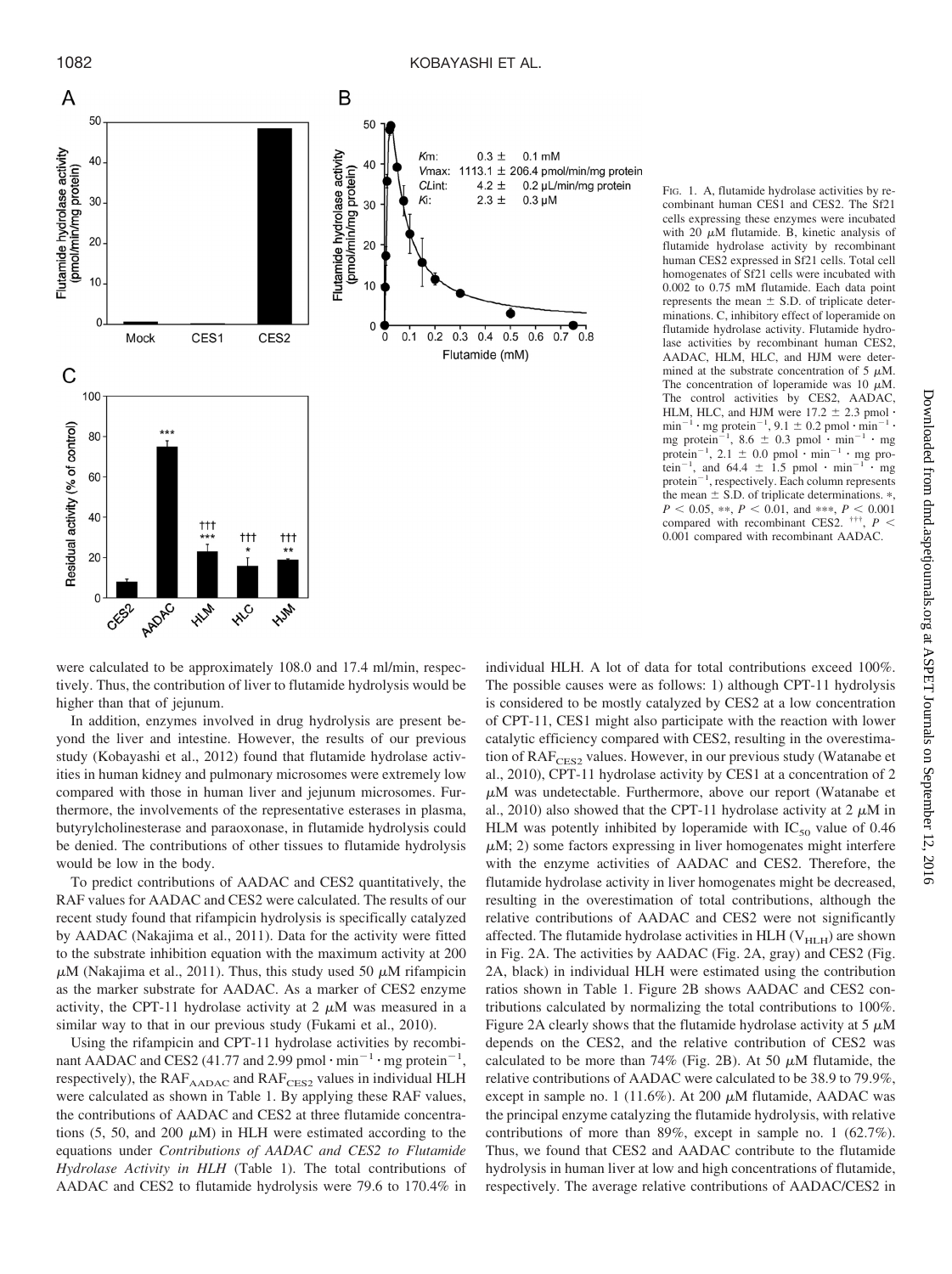## CONTRIBUTIONS OF AADAC AND CES2 TO FLUTAMIDE HYDROLYSIS 1083

TABLE 1 *RAF values calculated from the marker activity and the contributions of AADAC and CES2 to flutamide hydrolysis in six HLH*

|                                  | Hydrolase Activity                               |          | RAF   |                  | Flutamide                      |                                                      |                      |                             | Contribution                |                               |                                 |
|----------------------------------|--------------------------------------------------|----------|-------|------------------|--------------------------------|------------------------------------------------------|----------------------|-----------------------------|-----------------------------|-------------------------------|---------------------------------|
|                                  |                                                  |          |       |                  |                                |                                                      | Hydrolase Activity   |                             |                             |                               |                                 |
|                                  | Rifampicin                                       | $CPT-11$ | AADAC | CES <sub>2</sub> | Concentration                  | $\rm V_{rec}$                                        |                      |                             | <b>AADAC</b>                | CES2                          | Total                           |
|                                  |                                                  |          |       |                  |                                | <b>AADAC</b>                                         | CES <sub>2</sub>     | $\rm V_{HLH}$               |                             |                               |                                 |
|                                  | $pmol \cdot min^{-1} \cdot mg$<br>$protein^{-1}$ |          |       |                  | $\mu$ <i>M</i>                 | $pmol \cdot min^{-1} \cdot mg$ protein <sup>-1</sup> |                      |                             |                             | $\%$                          |                                 |
| rec-AADAC                        | 41.77                                            |          |       |                  | 5<br>50<br>200                 | 3.1<br>87.6<br>389.0                                 |                      |                             |                             |                               |                                 |
| rec-CES2                         |                                                  | 2.99     |       |                  | $\mathfrak s$<br>50<br>200     |                                                      | 16.0<br>38.9<br>13.5 |                             |                             |                               |                                 |
| Liver homogenate<br>$\mathbf{1}$ | 1.00                                             | 1.23     | 0.024 | 0.412            | $\sqrt{5}$<br>50               |                                                      |                      | 4.5<br>10.6                 | 1.6<br>19.7                 | 146.7<br>150.7                | 148.3<br>170.4                  |
| $\sqrt{2}$                       | 3.27                                             | 0.94     | 0.089 | 0.314            | 200<br>$\sqrt{5}$<br>50<br>200 |                                                      |                      | 10.5<br>3.5<br>16.2<br>40.5 | 89.0<br>7.7<br>48.1<br>85.5 | 53.1<br>142.7<br>75.4<br>10.5 | 142.1<br>150.5<br>123.6<br>96.0 |
| $\mathfrak{Z}$                   | 10.55                                            | 0.43     | 0.253 | 0.143            | $\sqrt{5}$<br>50<br>200        |                                                      |                      | 3.2<br>21.2<br>76.0         | 24.3<br>104.2<br>129.3      | 72.1<br>26.3<br>2.5           | 96.4<br>130.5<br>131.8          |
| $\overline{4}$                   | 6.39                                             | 0.87     | 0.153 | 0.292            | $\mathfrak s$<br>50<br>$200\,$ |                                                      |                      | 5.1<br>28.1<br>56.4         | 9.3<br>47.7<br>105.5        | 92.2<br>40.5<br>7.0           | 101.5<br>88.2<br>112.4          |
| 5                                | 5.94                                             | 0.42     | 0.142 | 0.140            | 5<br>50<br>200                 |                                                      |                      | 3.4<br>17.9<br>53.4         | 13.0<br>69.5<br>103.6       | 66.6<br>30.3<br>3.5           | 79.6<br>99.8<br>107.1           |
| 6                                | 5.69                                             | 0.52     | 0.136 | 0.172            | 5<br>50<br>200                 |                                                      |                      | 2.1<br>14.2<br>54.6         | 20.4<br>83.8<br>97.1        | 134.7<br>47.1<br>4.3          | 155.1<br>130.9<br>101.4         |

HLH at 5, 50, and 200  $\mu$ M flutamide were 11.7/88.3, 53.0/47.0, and 89.4/10.6%, respectively. Sample 1 showed the flutamide hydrolase activity at  $5 \mu M$  with a similar value to those of the other samples, but it showed lower activity than the others at higher concentrations of flutamide (Fig. 4A). The results of a later study found that this sample

 $\Box$  CES2

has a polymorphic allele of *AADAC* gene, which causes the decreased enzyme activity (Shimizu et al., 2012).

The maximum value of the unbound concentration at the inlet to the liver (*I*inlet,u,max) (Fukami et al., 2010) was estimated using the following equation: *I*inlet,u,max =  $f_u$   $\times$  [ $C_{\text{max}}$  + (Dose  $\times$   $k_a$   $\times$ 



FIG. 2. A, flutamide hydrolase activities in individual HLH. HLH (0.4 mg/ml) were incubated with 5, 50, and 200  $\mu$ M flutamide. Gray and black columns represent the activities by AADAC and CES2, respectively, based on the data of percentage contributions. The extrapolation of percentage contributions of AADAC and CES2 were determined by the RAF using HLH and recombinant human AADAC and CES2 from the homogenates of Sf21 cells. To determine the RAF values, 50  $\mu$ M rifampicin and 2  $\mu$ M CPT-11 were used as the marker substrates of AADAC and CES2, respectively. B, relative contributions of AADAC (gray) and CES2 (black) to flutamide hydrolysis in individual HLH. Based on the contributions shown in Table 1, total contributions were normalized to 100%. Each column represents the mean of duplicate determinations.